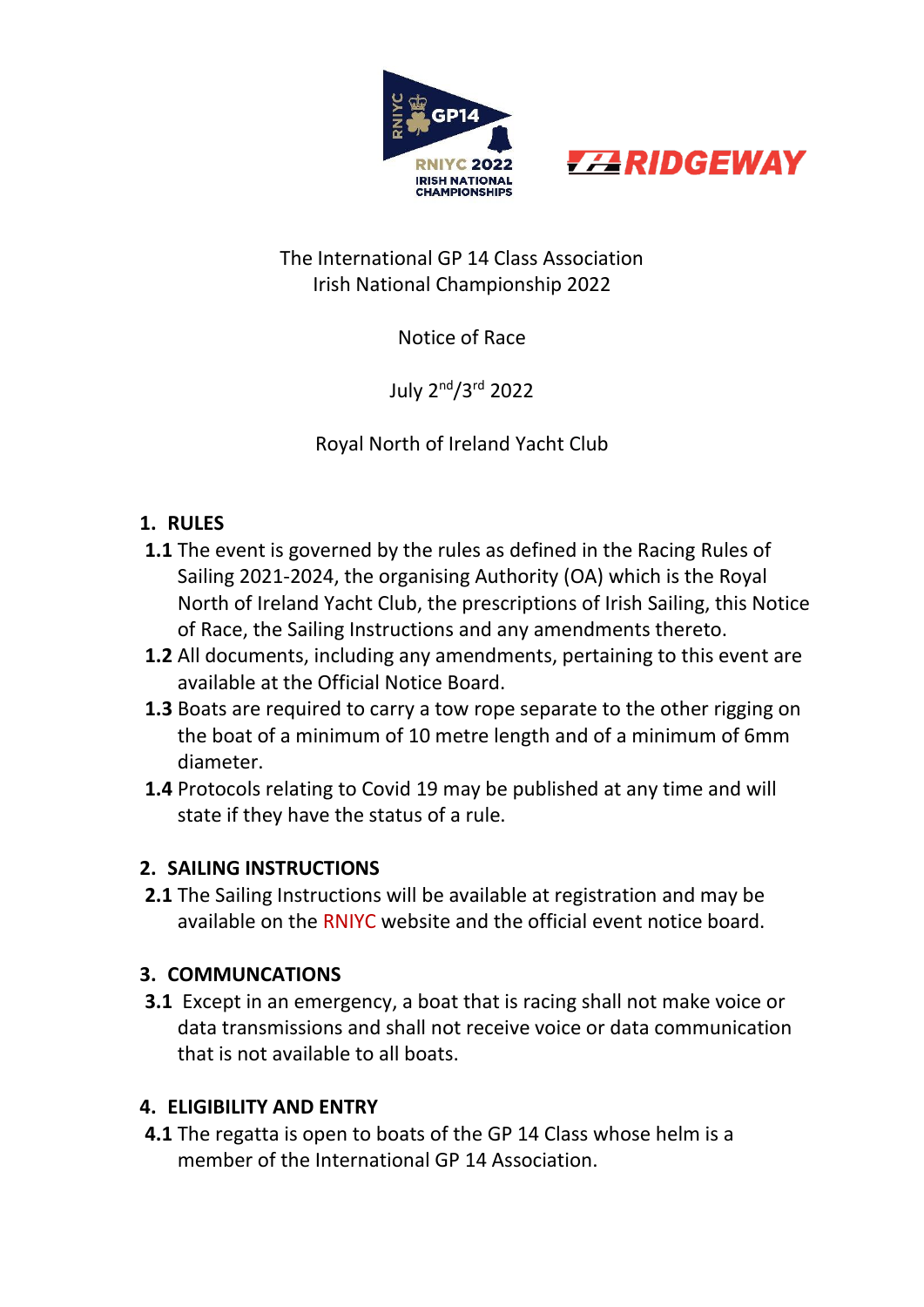- **4.2** All boats shall have a valid Class Certificate of registration and measurement issued prior to the commencement of this event.
- **4.3** Eligible boats may enter by completing the entry form available on the RNIYC website [\(www.rniyc.org\)](http://www.rniyc.org/) and submitting it online.
- **4.4** The closing date for entries is midnight on 28<sup>th</sup> June.
- **4.5** All competitors will be deemed to be temporary members of RNIYC for the duration of the event.

### **5. ADVERTISING**

Boats may be required to display advertising as directed by the OA.

#### **6. SCHEDULE**

**6.1**

| 0.1                           |                  |                |                   |
|-------------------------------|------------------|----------------|-------------------|
| Day/date                      | <b>Time</b>      | Schedule       | <b>HW Belfast</b> |
| Friday 1 <sup>st</sup> July   | 17.00-20.00      | Registration   | 13.33             |
| Saturday 2 <sup>nd</sup> July | 09.00-10.00      | Registration   | 14.07             |
| Saturday 2 <sup>nd</sup> July | 10.30            | Event briefing |                   |
| Saturday 2 <sup>nd</sup> July | WS 11.55         | Races 1, 2, 3  | 14.07             |
| Sunday 3rd July               | WS 10.55         | Races 4,5,6    | 14.43             |
|                               | ASAP after final |                |                   |
|                               | race             | Prizegiving    |                   |

**6.2** - 6 races are scheduled with succeeding races being started as soon as practicable after the preceding race.

**6.3** On the final day of the regatta, no warning signal will be made after 15.30

**6.4** The race committee reserves the right, depending on the prevailing weather conditions to sail an extra race on either day. To signal the intention to do so, the race committee will display code flag F on the finishing vessel at the finish of the appropriate race.

### **7. Race area**

**7.1** The race area will be in Belfast Lough approximately 1 nm east of RNIYC

### **8. Courses**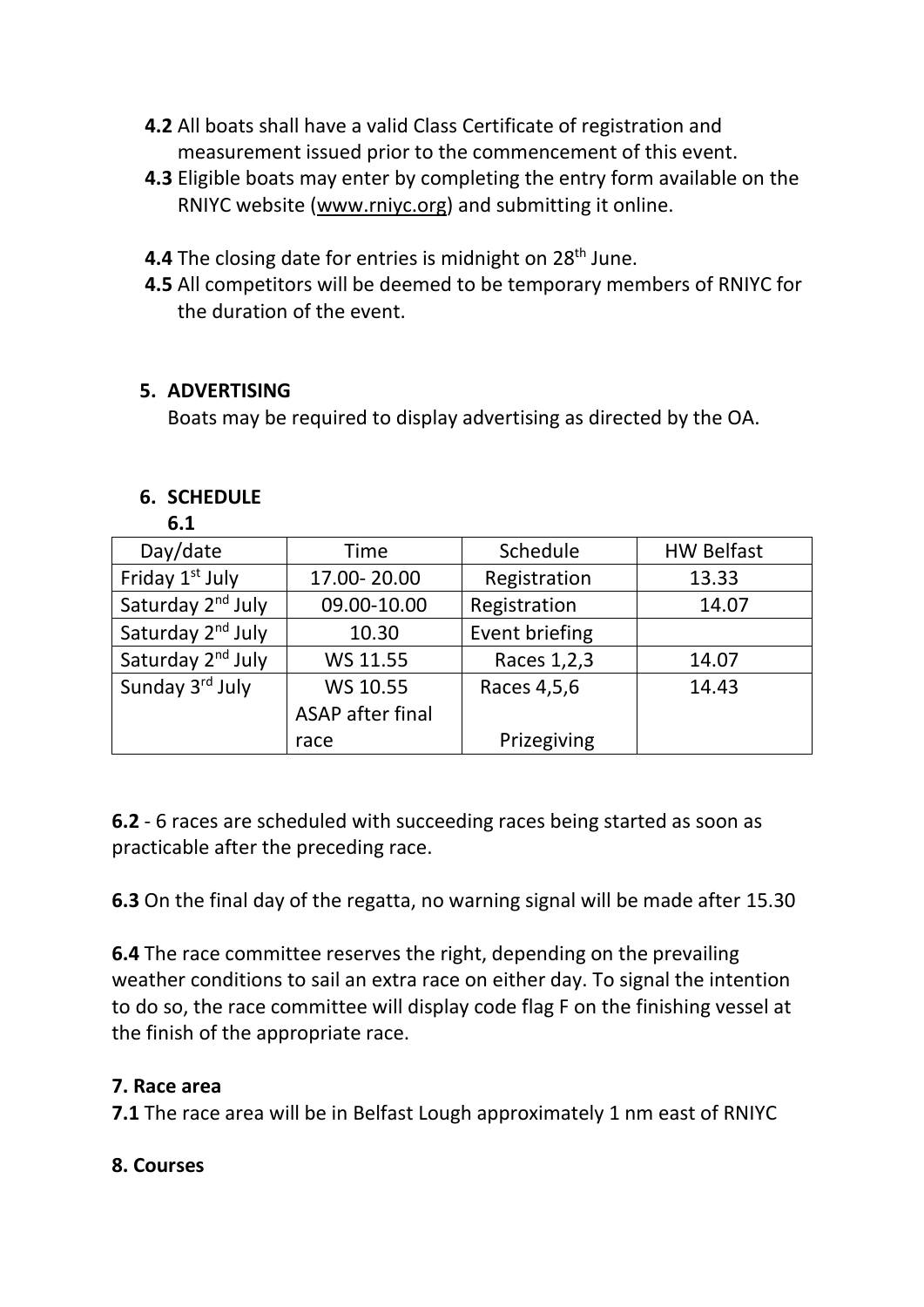**8.1** The courses will be as defined in the sailing instructions.

### **9. Penalty System**

**9.1** Appendix P will apply **9.2** Scoring – 44.3 will not apply

### **10. Scoring**

**10.1.** Two races are required to be completed to constitute a series

**10.2.** When fewer than 4 races have been completed, a boat's series score will be the total of her race scores.

**10.3.** When 4 or more races have been completed, a boat's score will be the total of her race scores excluding her worst result.

#### **11 Risk assessment**

**11.1** Rule 4 of the Racing Rules of Sailing states: "The responsibility for a boat's decision to participate in a race or to continue racing is hers alone."

**11.2** Sailing is by its nature an unpredictable sport and therefore inherently involves an element of risk. By taking part in the event, each competitor agrees and acknowledges that:

- 1. (a) They are aware of the inherent element of risk involved in the sport and accept responsibility for the exposure of themselves, their crew and their boat to such inherent risk whilst taking part in the event
- 2. (b) They are responsible for the safety of themselves, their crew, their boat and their other property whether afloat or ashore;
- 3. (c) They accept responsibility for any injury, damage or loss to the extent caused by their own actions or omissions;
- 4. (d) Their boat is in good order, equipped to sail in the event and they are fit to participate;
- 5. (e) The provision of a race management team, patrol boats and other officials and volunteers by the event organiser does not relieve them of their own responsibilities;
- 6. (f) The provision of patrol boat cover is limited to such assistance, particularly in extreme weather conditions, as can be practically provided in the circumstances;